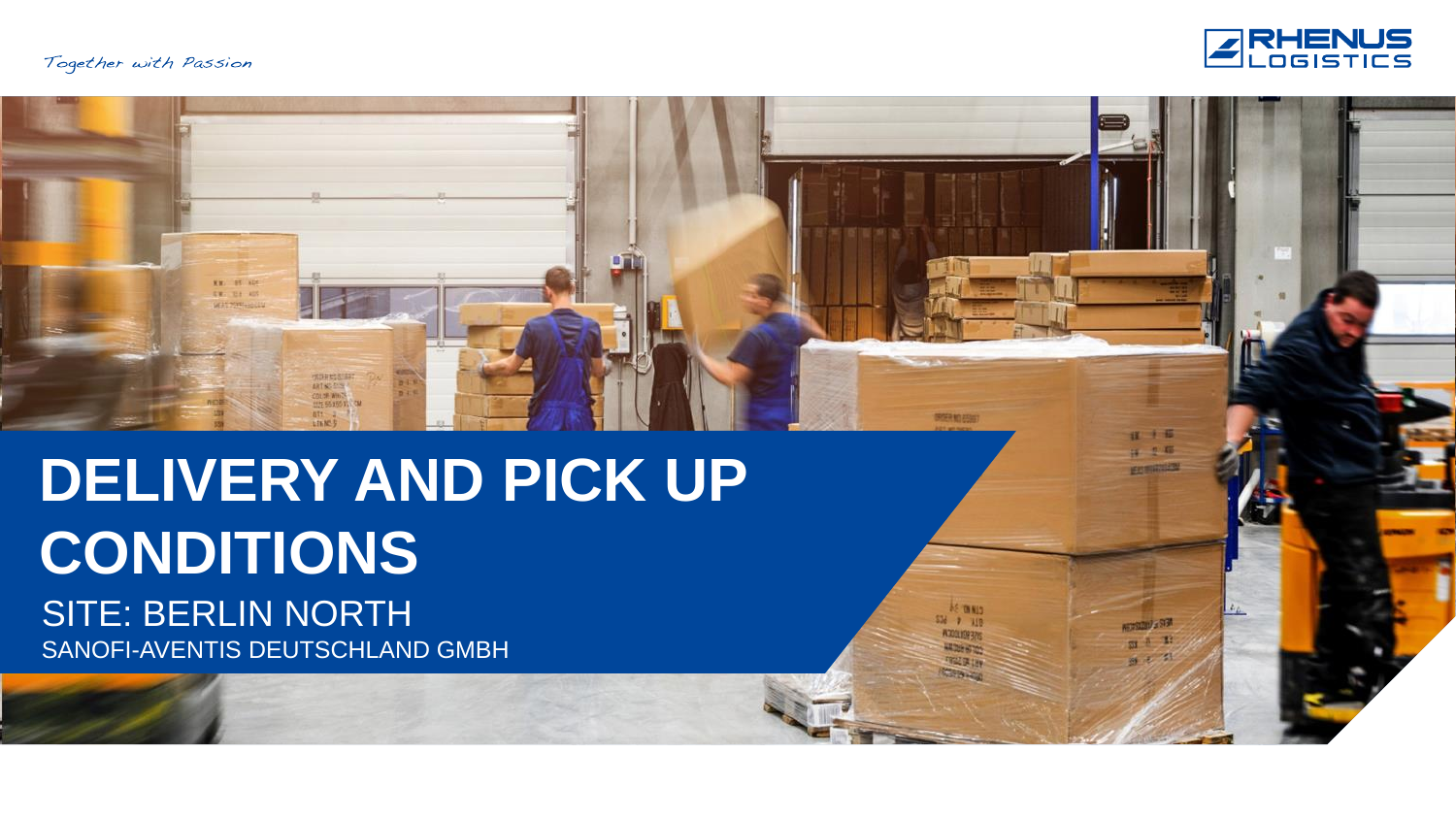

### **DIRECTIONS**

#### • Adress:

Rhenus Warehousing Solutions SE & Co. KG

Branch Berlin Nord

Sanofi – hall 6.4 ramp 29

Berliner Str. 8

16727 Velten

**Germany** 

- Drive on the A111 / E26 route Hamburg/ Reinickendorf
- Departure 2a: Hennigsdorf/Velten in direction Velten
- Turn off right to Berliner Straße
- delivery in aprox 500 m on the left side

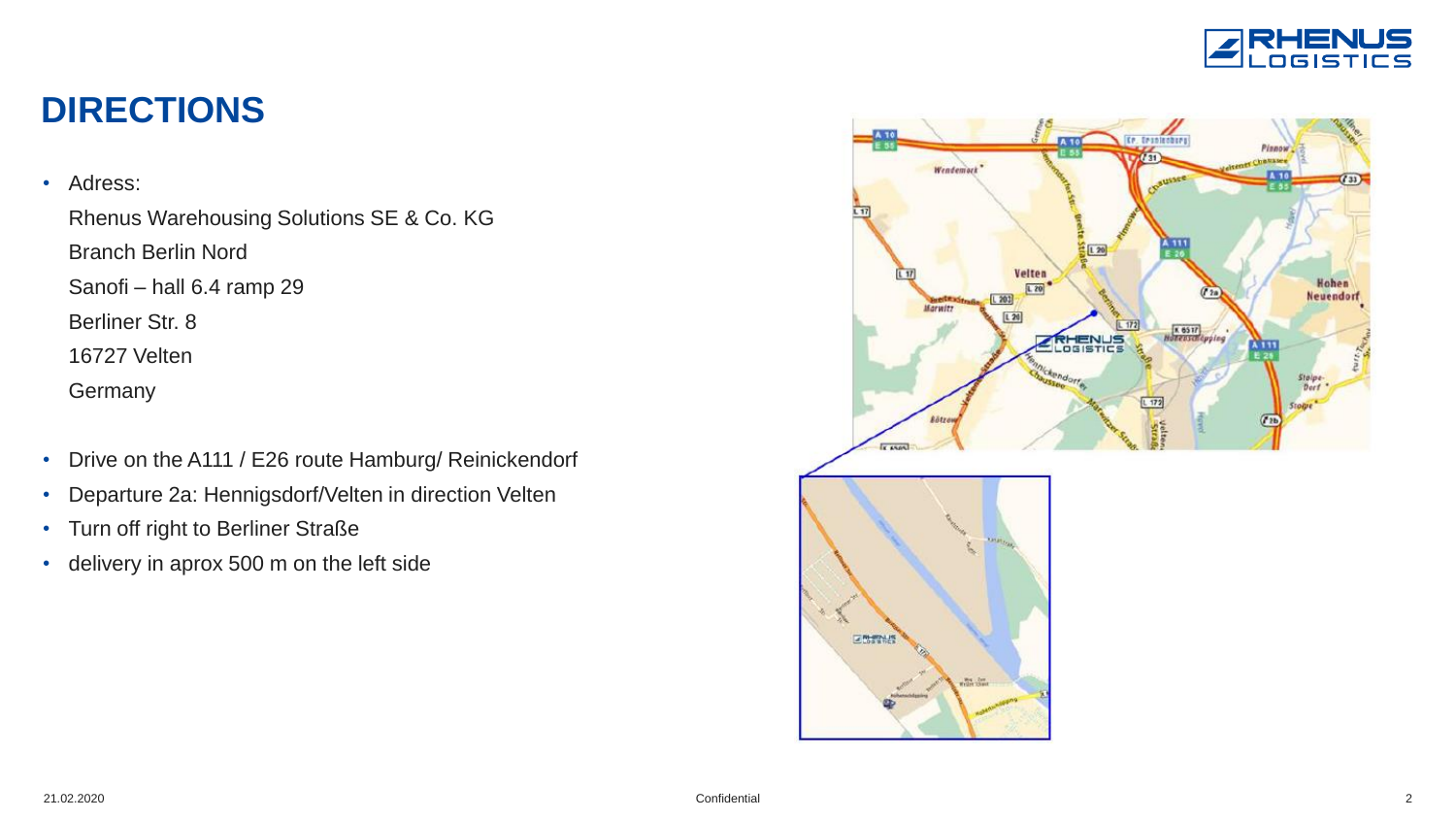

# **DELIVERY DETAILS**

Acceptance for trucks & container:

- Monday Friday 07:00 15:00
- hall 6.4 ramp 29

#### Contact details:

- telefone: +49 (0)3304 372 323 Hendrikje Bartzke +49 (0)3304 372 216 - Franziska Cierski +49 (0)3304 372 340 - Ilona Silber +49 (0)3304 372 139 - Ina Ehrlich
- E-Mail: [Sanofi.CS@de.rhenus.com](mailto:Sanofi.CS@de.rhenus.com)

#### General conditions:

- Delivery note, bill of loading, pallet note
- Delivery on means of transport for dock devellers with a high of 1,30 m
- Notification min. 24 hours before delivery per E-Mail
- Material is packed on Europallets (1.200 x 800 mm) with a max. weight of 1.000 kg per unit
- Max. pallet high 1,70 m
- Pallet change 1:1 at delivery